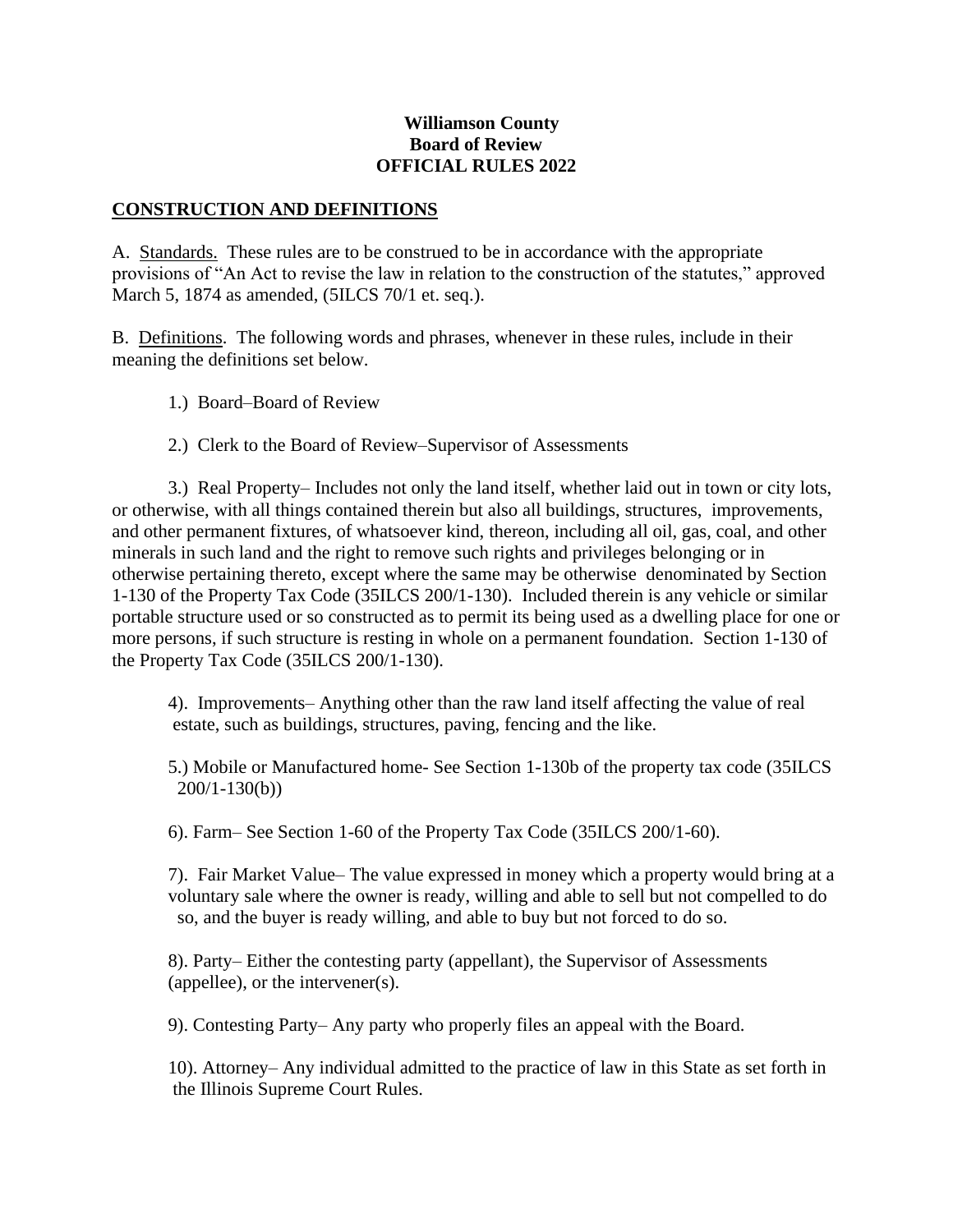11). Brief– A document which contains a summary of the facts, the pertinent laws, and argument on how such laws apply to the facts supporting a particular position.

12). Quadrennial Assessment– The general assessment of real estate and improvements required by law to be made once every four years.

13). Interpretation– The definitions listed above are intended only as an aid to interpretation of the Official Rules of the Board of Review.

#### **STATEMENT OF POLICY**

A. The Board of Review shall determine the correct assessment prior to state equalization of any parcel of real property which is the subject of any appeal, based upon facts, evidence, exhibits and briefs submitted to or elicited by the Board.

B. Only the owner of property who is dissatisfied with the assessment of their property, or a taxing body that has tax revenue interest in the assessment, or either parties' legal council may represent at the appeal hearing with the Board.

C. The Board shall consider appeals as hereinafter provided and perform its other duties as prescribed by the Illinois Statutes.

D. The Board of Review is without jurisdiction to determine the tax rate or the amount of a tax bill.

## **CORRESPONDENCE**

All communication to the Williamson County Board of Review shall be addressed to the Clerk of the Board of Review, 407 N. Monroe St. Suite 205, Marion, Illinois 62959.

## **PETITIONS–APPLICATIONS**

A. Petitions for appeal must be filed between the first Monday in June and October  $7<sup>th</sup>$  of the assessment year or within **30 days after the publication of the Supervisor of Assessments publication list.** Petitions sent by United States Mail postmarked by due date and other delivery service shall be considered as of the date sent.

B. The petition shall be on the **2022 original prescribed form, that is issued a complaint number to the parcel by the Supervisor of Assessments office, not a faxed copy**. A separate petition must be filed for each separately assessed parcel; shall identify and describe the particular property including the identification number assigned to the subject parcel by the county.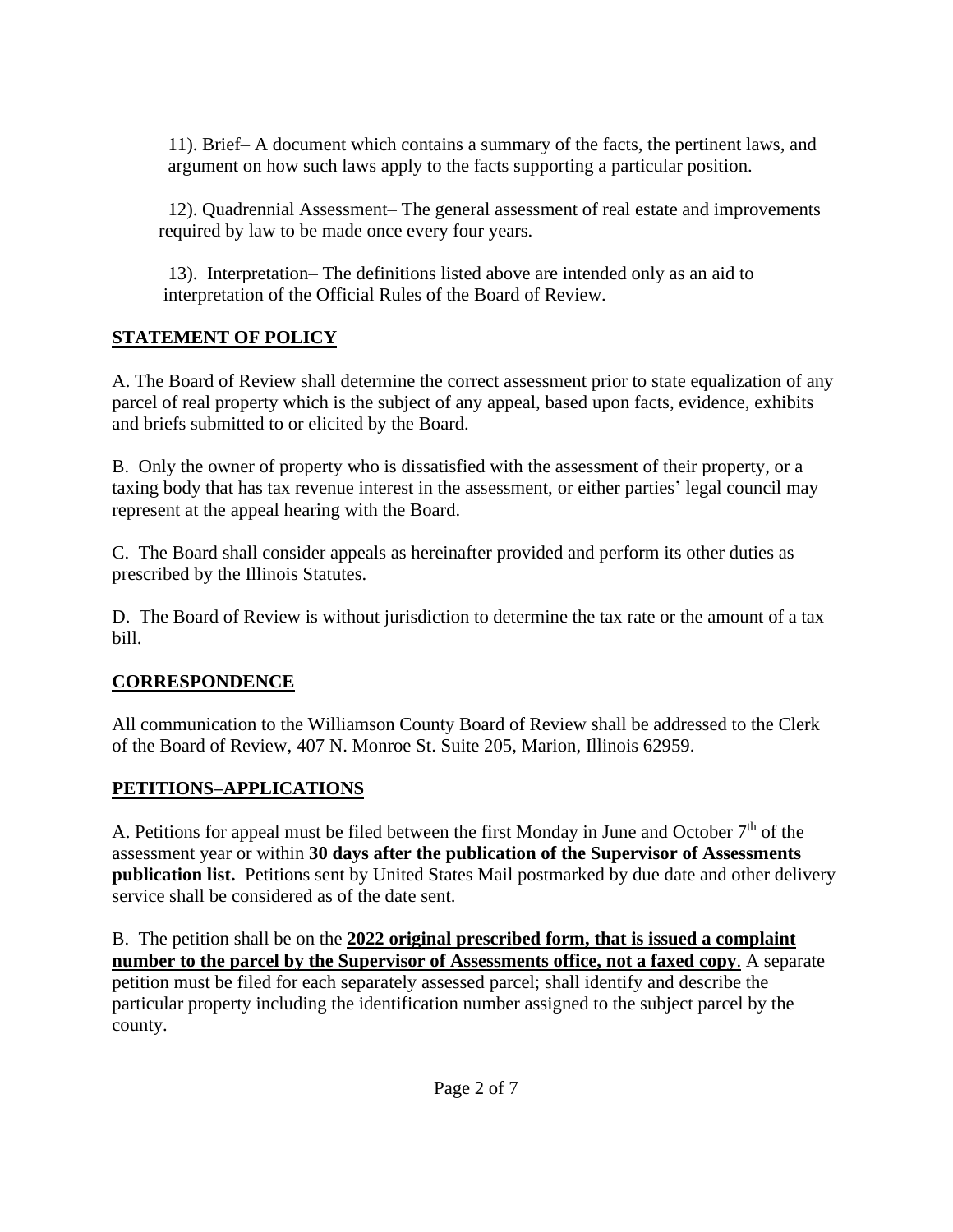C. Each copy of a petition filed with the Board of Review shall bear an original signature of the contesting party. If a petition is filed by an attorney on behalf of a contesting party, all notices and correspondence from the Board relating to the appeal shall be directed to the attorney. The Board may require proof of the attorney's authority to represent the contesting party. If the attorney fails to provide proof of authority within the compliance period granted by the Board pursuant to subsection (A), the Board may dismiss the petition. The Board shall send, electronically or by mail, notice of the dismissal to the attorney and contesting party. All petitions shall be filed with Clerk of the Board of Review.

D. Petitions for appeal shall be filed in triplicate and all copies of the same shall be properly signed as stated in Subsection C of this Section. All additional written and documentary evidence must be submitted in duplicate herein, a photograph of such improvements shall be submitted with the petition.

E. Every petition for appeal shall state the facts upon which the contesting party bases it's objection, together with a statement of the contentions of law, if any, which it desires to raise, and the relief requested. If contentions of law are raised, the contesting party shall submit a brief in support of it's position with the petition.

F. Every petition for appeal shall give the post office address where mail addressed to the contesting party may be received by either the contesting party or a appointed attorney, as well as a working telephone number for the contesting party or it's appointed attorney.

G. All information required to fully complete the petition shall be furnished by the contesting party. Incomplete petitions and petitions not on the original prescribed form will not be accepted for filing or assignment of a docket number, but shall be returned with an explanation of the reasons for their rejection. Petitions which are not signed, and petitions not containing all information as required herein, shall be treated as incomplete petitions and will not be accepted for filing or assignment of a docket number but shall be returned.

H. Upon receipt of a complete petition for appeal in our office by the filing date, the Clerk of the Board of Review shall assign a docket number to such petition.

I. If the petition for appeal is filed by an interested taxing body, the contesting party must furnish the name and address of the owner of the property in question. A copy of such a petition shall then be sent to the owner of the property.

## **DETERMINATION OF APPEALED ASSESSMENT**

A. Upon receipt of the contesting party's petition, the Clerk to the Board of Review shall present the petition to the Board of Review. The Board shall render a tentative change or no change and notify the contesting party in writing. The contesting party may accept the tentative change and need do nothing, the tentative change shall then be fixed as the final assessment. The contesting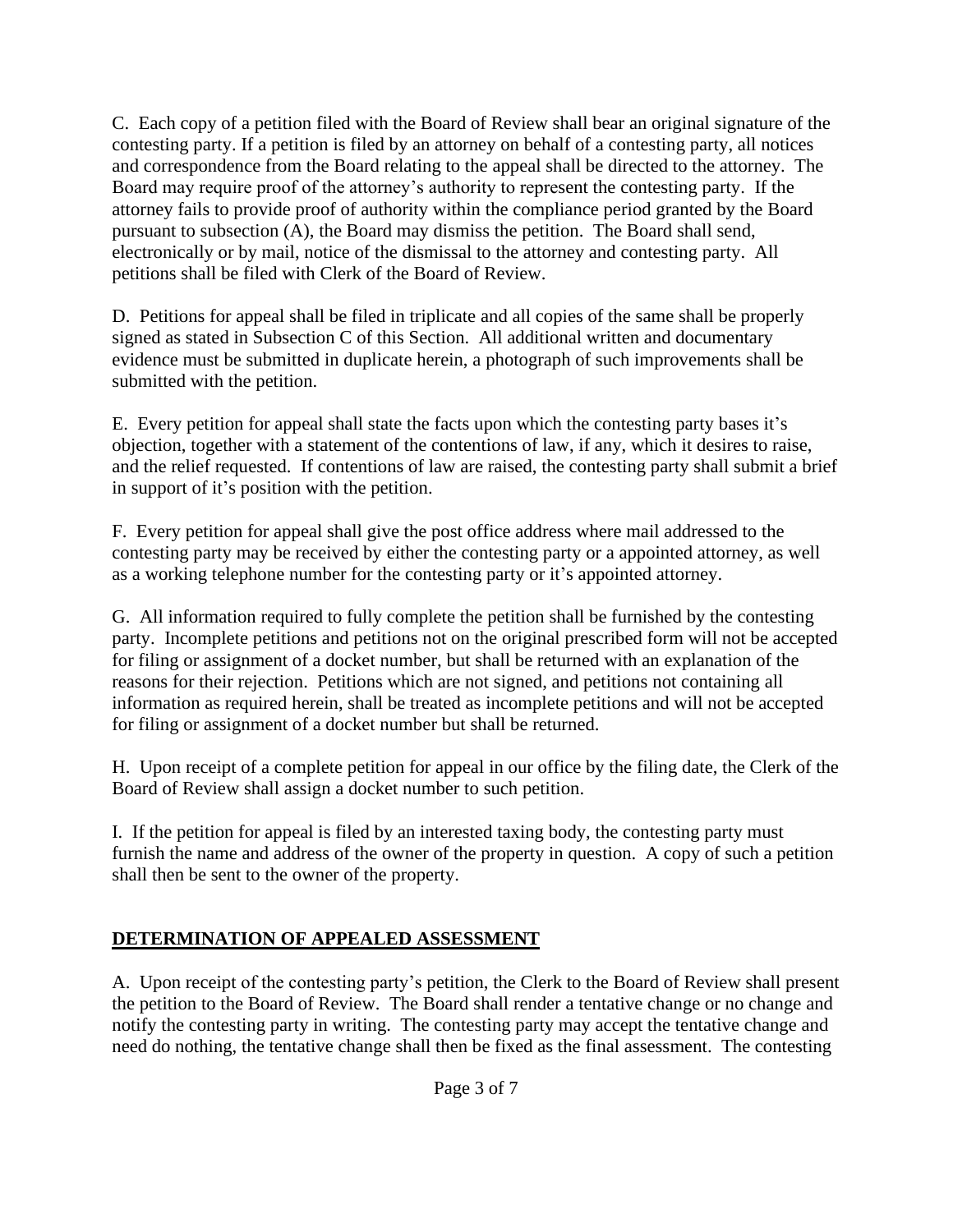party may request a hearing before the Board by notifying the Clerk to the Board of Review within 5 days of the date on the tentative notice. The Clerk will then schedule a hearing before the Board of Review and notify the contesting party by phone or in writing. If you fail to show at the prescribed date and time for your hearing and do not call to reschedule. The Board of Review tentative decision is final.

B. In all cases where a change in assessed valuation of \$100,000 or more is sought, the Board of Review shall also serve a copy of the petition on all taxing districts as shown on the last available tax bill at least 14 days prior to the hearing on the complaint. All taxing districts shall have an opportunity to be heard on the complaint. A taxing district wishing to intervene shall file a request to intervene with the Board of Review at least five days in advance of a scheduled hearing. If Board of Review rules require the appellant to submit evidence in advance of a hearing, then any evidence in support of the intervenor's opinion of assessed value must be submitted to the Board of Review and complainant no later than five calendar days prior to the hearing. Service shall be made as set forth in section Petitions (A), but if Board of Review rules allow complaints and correspondence to be transmitted electronically, then the intervenor's evidence shall be transmitted electronically.

C. The Board of Review may accept into the record all evidence, exhibits and briefs submitted by all interested parties and render a decision without holding a hearing. However, on its own motion, the Board may order a hearing to be held at a time and place designated by the Board. If you fail to show for a two-week written notice date of hearing, your appeal will be dismissed. The Board may order such a hearing continued for additional testimony, evidence or exhibits, or it may make such investigation concerning the appeal on its own initiative as it deems proper.

D. The decisions of the Board will be based on equity and the weight of the evidence.

E. Whether or not a hearing is held in the appeal proceeding, the proceeding before the Board shall be terminated when the Board renders a decision. The Board may revise and/or correct a decision upon its own initiative at any time prior to the expiration of the appeal period as provided in the Administrative Review Law if a mistake in the calculation of an assessment or other clerical error is discovered. In such event, the Board shall issue and amended decision.

F. A majority of the Members of the Board is required to make a tentative or final decision of the Board.

G. Decisions of the Board of Review may be appealed to the Property Tax Appeal Board.

## **INTERESTED PARTIES–INTERVENTION**

A. Any taxpayer or owner of property dissatisfied with the assessment of his property may become a party to the appeal by filing a petition before the Board during the proper time set forth in the Illinois Statutes.

B. Any taxing body that has a revenue interest in an assessment may become a party to an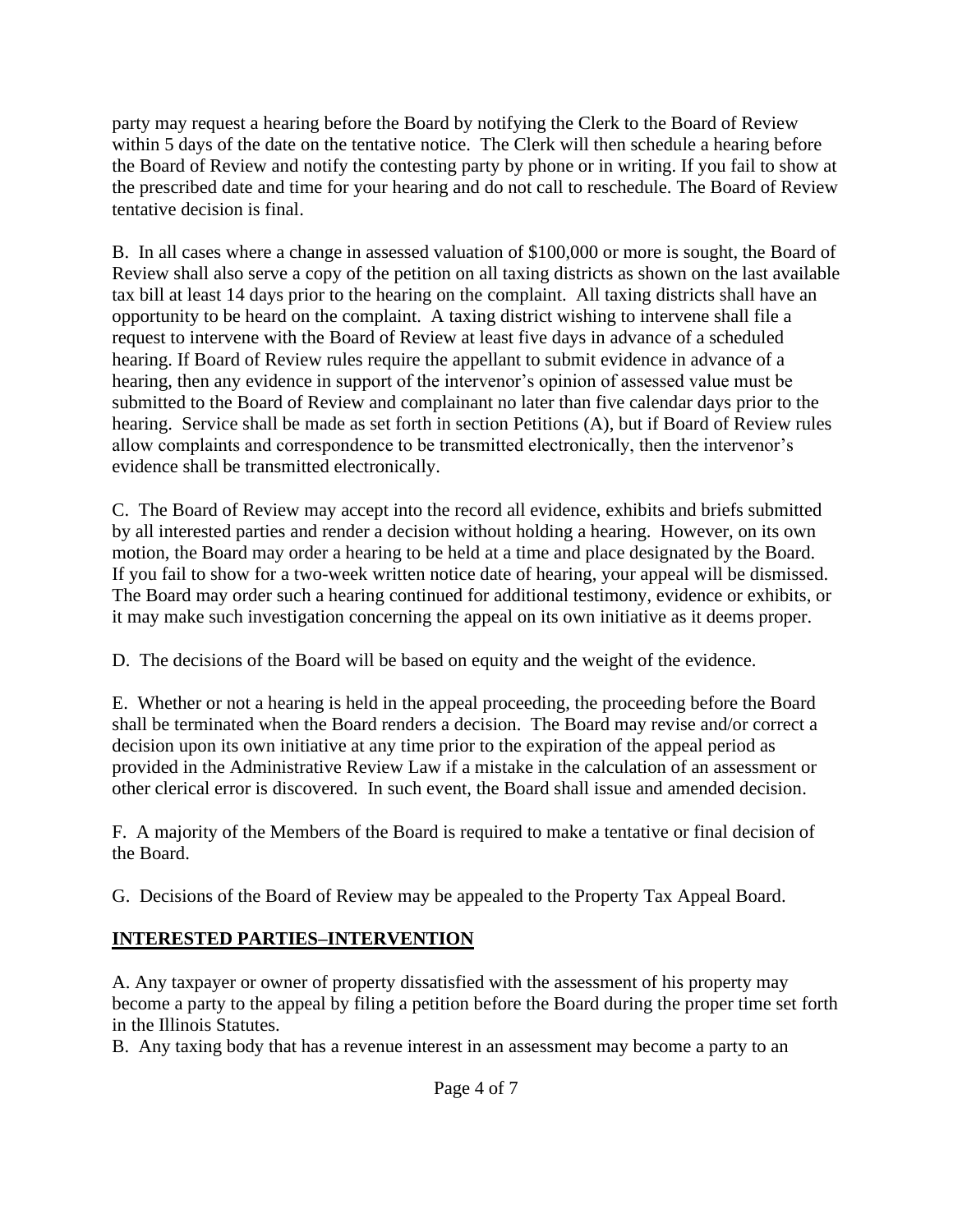appeal by filing its petition before the Board during the proper times.

C. Upon notice to the owner that a taxing body has become a party to an appeal affecting the assessment of his property, the owner may become an intervening party by filing a Request to Intervene with the Board.

D. Requests to Intervene shall be filed in triplicate and all copies of the same shall be signed. All additional written and documentary evidence must be submitted with the Request to Intervene.

E. Upon receipt of a timely Request to Intervene, the Clerk of the Board shall cause a copy of the appeal record to be forwarded to the intervening party.

## **BURDENS OF PROOF**

A. Under the burden of going forward, the contesting party must provide substantive documentary evidence or legal argument challenging the correctness of the assessment of the subject property. Failure to do so will result in the dismissal of the appeal.

B. Once a contesting party had provided evidence or argument sufficient to challenge the correctness of the assessment of the subject property, the Board shall go forward with the appeal.

C. Any intervening party shall be required to support the position he propounds with substantive, documentary evidence or legal argument as provided in this part.

D. When fair market value is the basis of the appeal, the value of the subject property must be proved by a preponderance of the evidence. When unequal treatment in the assessment process in the basis of the appeal, the inequity of the assessments must be proved by clear and convincing evidence.

## **DOCUMENTARY EVIDENCE–REBUTTAL**

A. The Board of Review generally considers appeal with respect to the correct valuation of property for assessment proposed based upon the following contentions: that the subject property is not accurately assessed when its assessment is compared to the assessments of other, similar properties in its neighborhood; or that the fair market value of the subject is not accurately reflected in its assessments.

B. Proof of unequal treatment in the assessment process should consist of documentation of the current assessments of the subject property and of the suggested comparable properties, and documentation of the similarity and proximity and lack of distinguishing characteristics of the assessment comparable to the subject property.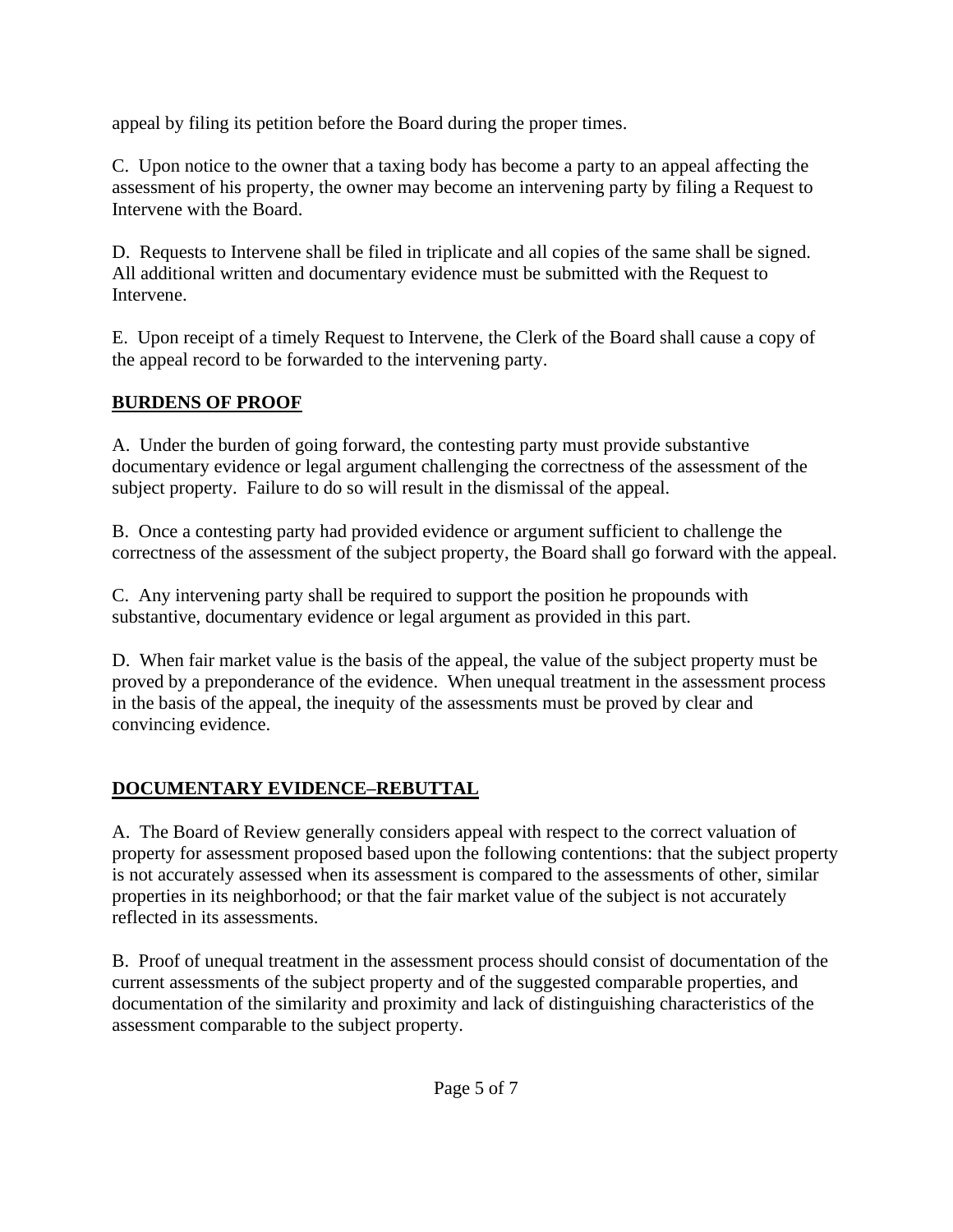C. Proof of the fair market value or the subject property may consist of an appraisal of the subject property as of the assessment date, a recent sale of the subject property, evidence of the cost of construction of the subject property including the cost of the land and the value of any labor provided by the owner if the date of construction is proximate to the assessment date, or documentation of recent sale of suggested comparable properties together with documentation of the similar and proximity and lack of distinguishing characteristics of the sales comparable to the subject property.

D. The Board may consider appeals based upon contentions of the law. Such contentions of law must be concerned with the correct assessment of the subject property. If contentions of law are raised, the party shall submit a brief in support of his position.

#### **HEARINGS**

A. The Board of Review may render a decision based upon the evidence, exhibits and briefs submitted to it by all interested parties without holding a hearing.

B. The Board of Review shall review all appeals filed in compliance with these rules to determine whether a hearing shall be held on any factual or legal issue. Whenever the Board determines that a hearing is not required, the appeal shall be decided based upon the evidence in the record. The Board shall hold a hearing at the timely request of any party.

C. Hearings shall be open to the public and shall be conducted in accordance with such rules of practice and procedure as the Board may make.

D. 1. In connection with any proceeding, the Board shall have full authority to:

- a.) Conduct and control the proceeding of the hearing;
- b.) Admit or exclude testimony or other evidence into the record pursuant to this part;
- c.) Administer oaths and affirmations and examine all persons appearing at the hearing to testify or to offer evidence;
- d.) Require the production of any book, record or paper at any stage of the appeal or of the hearing which is the foundation for any evidence or testimony in the appeal; and
- e.) Require the submission of briefs on issues of law during the hearing.
- 2. The Board may cause its Hearing Officer to conduct a hearing on its behalf and report his